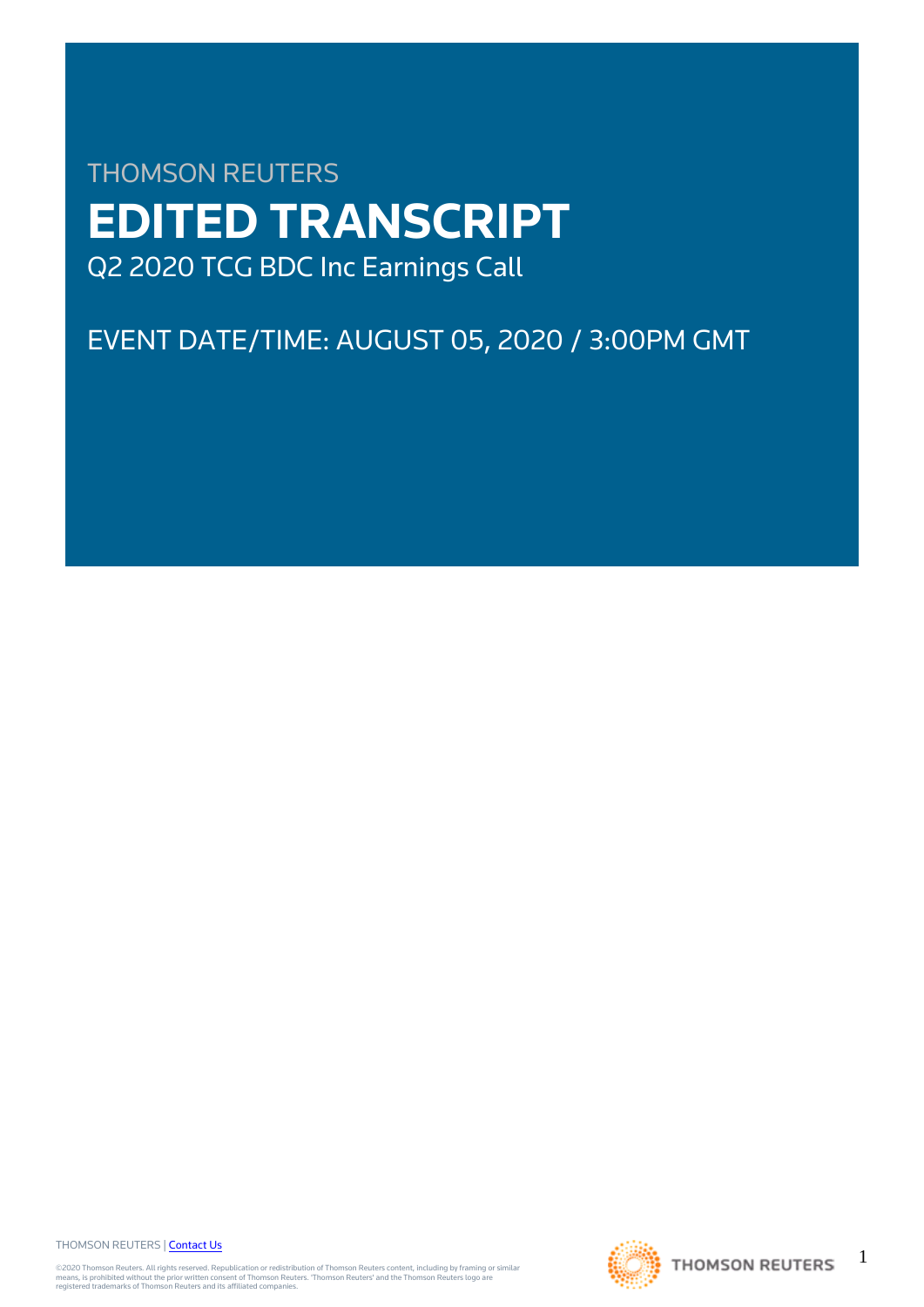#### **CORPORATE PARTICIPANTS**

**Daniel F. Harris** TCG BDC, Inc. - Head of IR **Linda Pace** TCG BDC, Inc. - Chairperson, CEO & President **Taylor Boswell** TCG BDC, Inc. - CIO of Direct Lending **Thomas M. Hennigan** TCG BDC, Inc. - CFO & Chief Risk Officer

#### **CONFERENCE CALL PARTICIPANTS**

**Finian Patrick O'Shea** Wells Fargo Securities, LLC, Research Division - VP and Senior Equity Analyst **Richard Barry Shane** JPMorgan Chase & Co, Research Division - Senior Equity Analyst **Ryan Patrick Lynch** Keefe, Bruyette, & Woods, Inc., Research Division - MD

#### **PRESENTATION**

#### **Operator**

Ladies and gentlemen, thank you for standing by, and welcome to TCG BDC's Second Quarter 2020 Earnings Call. (Operator Instructions) Please be advised that today's conference may be recorded. (Operator Instructions) I would now like to hand the conference over to your host, Head of Investor Relations, Daniel Harris. Sir, please go ahead.

#### **Daniel F. Harris TCG BDC, Inc. - Head of IR**

Good morning, and welcome to TCG BDC's Second Quarter 2020 Earnings Call. Last night, we issued an earnings press release and detailed earnings presentation with our quarterly results, a copy of which is available on TCG BDC's Investor Relations website. Following our remarks today, we will hold a question-and-answer session for analysts and institutional investors. This call is being webcast, and a replay will be available on our website.

Any forward-looking statements made today do not guarantee future performance, and undue reliance should not be placed on them. These statements are based on current management expectations and involve inherent risks and uncertainties, including those identified in the Risk Factors section on our annual report on Form 10-K, that could cause actual results to differ materially from those indicated. TCG BDC assumes no obligation to update forward-looking statements at any time. With that, I'll turn the call over to our Chief Executive Officer, Linda Pace.

#### **Linda Pace TCG BDC, Inc. - Chairperson, CEO & President**

Thank you, Dan. Good morning, everyone, and thank you for joining us on our call this morning to discuss our second quarter 2020 results. Joining me on the call today is our Chief Investment Officer, Taylor Boswell; and our Chief Financial Officer, Tom Hennigan.

I'd like to focus my remarks today across 3 areas: first, highlighting the positive momentum in our business under our new leadership team; second, a quick review of our quarterly results; and third, a discussion of our updated dividend policy.

Let me start by looking at the positive momentum we've established on behalf of shareholders over the past year. Our priority is to deliver sustainable income generation and an attractive risk-adjusted return for shareholders, which we strive to accomplish through portfolio construction, differentiated origination and prudent management of our capital.

Our portfolio construction strategy continues to focus on first-lien loans in a diversified group of sectors we know well. We largely avoid highly cyclical sectors like energy and retail and instead, stick to our knitting in areas like high-tech and software, business and financial services and health care and pharmaceutical. Our true first-lien exposure is just about 70% of our portfolio, generally in line with our historical average. But we remain opportunistic across the capital stack when we believe we are being compensated for that additional risk.

We continue to improve our leadership position in the marketplace, and our influence has substantially increased as our platform has scaled and matured over the past few years. Today, we have a lead role in about 90% of our transactions. This increased leadership role accrues to the benefit of TCG BDC and our shareholders.

#### THOMSON REUTERS | [Contact Us](https://my.thomsonreuters.com/ContactUsNew)

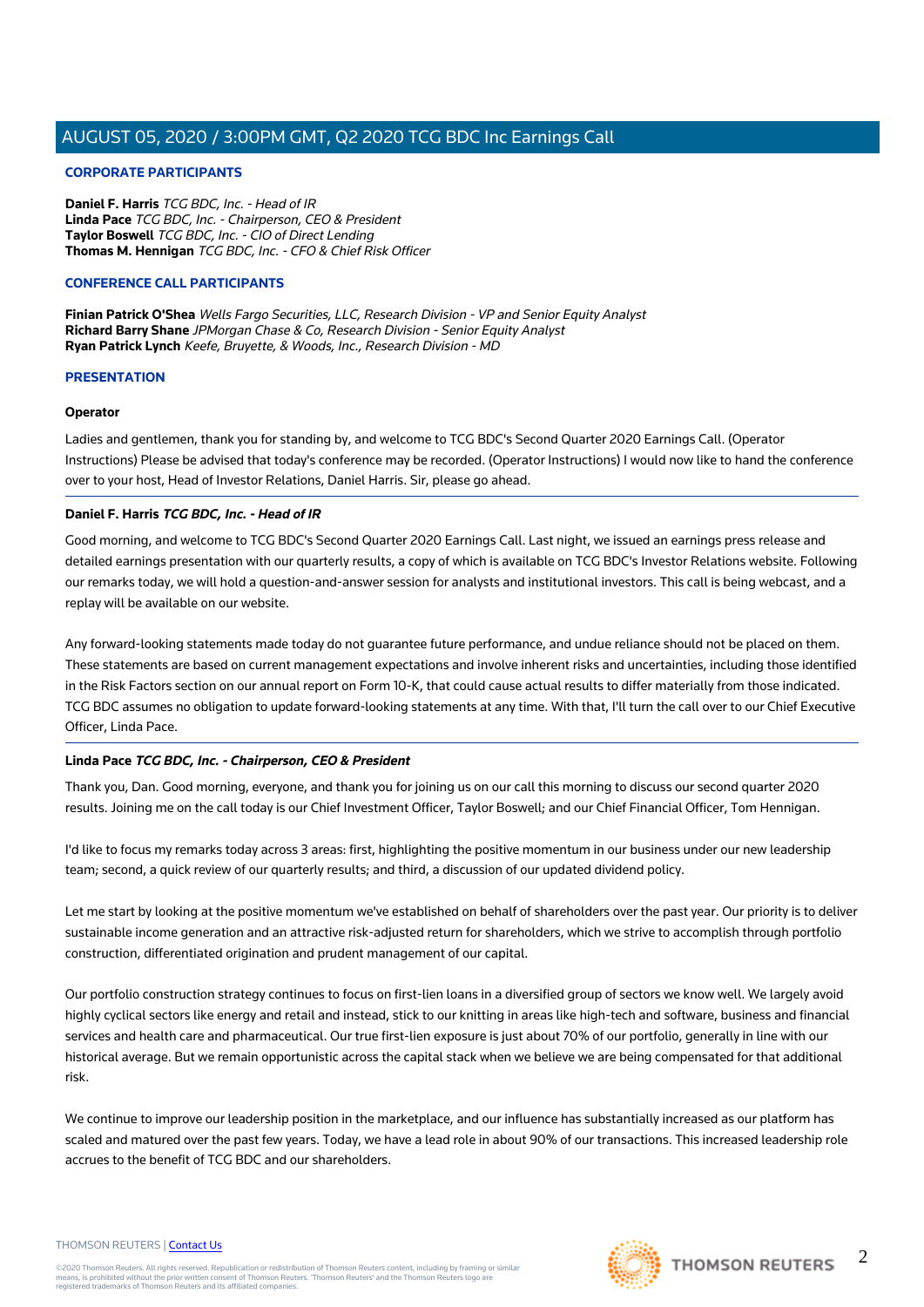We have strengthened and diversified our origination footprint. While our core investment exposure remains domestic sponsored-back leveraged loans, we now also regularly make investments outside the U.S. in specialty strategies such as asset base and recurring revenue lending. And increasingly, we invest alongside other Carlyle Global Credit vehicles to amplify the benefits of our scale.

And finally, we actively manage our liabilities to ensure we can continue delivering results for all of our stakeholders. At the end of 2019, we priced our first unsecured bond transaction, which has been incredibly helpful during recent market volatility. In addition, we took decisive action early in the second quarter to reestablish our target leverage range, and we are now back comfortably inside our target leverage range of 1 to 1.4x.

Overall, we are operating well in a difficult market. And I am extremely proud of the hard work across our entire team.

Let me move on to an overview of results for the quarter. We generated net investment income of \$0.38 per share, a strong result given the significant interest rate headwinds across the entire industry and lower-than-trend origination activity. Net asset value per share increased 4.4% quarter-over-quarter to \$14.80 from \$14.18. Last quarter, nearly 2/3 of our unrealized loss was due to spread widening of market yield benchmarks. This quarter, market yields rebounded, resulting in an overall positive impact on valuations and a partial recapture of last quarter's unrealized loss.

Finally, let me shift to a discussion of our dividend. Our focus remains generating a sustainable income stream, which delivers an attractive dividend for our shareholders. Given ongoing economic uncertainty and a dramatically different interest rate environment as compared to past periods, we have chosen to update our dividend policy. Our new policy aims to deliver a highly secure regular dividend of \$0.32, which we intend to supplement each quarter with additional special dividends based on actual earnings.

We believe this new regular dividend is highly sustainable even under downside economic scenarios, and for a reference, alone generates an annualized dividend yield on our current stock price of approximately 15%. Under our new policy, in the third quarter, we declared a total dividend of \$0.37 per share, which is in line with our historical regular dividend and which is comprised of the new regular quarterly dividend of \$0.32 plus a special dividend of \$0.05.

We believe that CGBD's market-leading origination platform, strong underwriting capabilities, conservative portfolio construction and prudent liability management will drive solid operating results, and over time, our share price will ultimately better reflect the strength of our platform.

I'd like to thank each of you for your time and partnership, and let me now hand the call over to our Chief Investment Officer, Taylor Boswell.

#### **Taylor Boswell TCG BDC, Inc. - CIO of Direct Lending**

Thank you, Linda. Since our last report in May, the global economy has taken its first steps towards recovery. Carlyle's view is that this recovery will be unpredictable in slope and duration as well as uneven across geographies and sectors. Signs of rebounding economic activity, particularly in China and Europe, are encouraging while the potential for lingering weakness in areas where virus containment has been more challenged, like the U.S., weigh on our view. Away from COVID, increasing tensions between the U.S. and China as well as the pending Presidential Election interject additional risks.

The continuing macro uncertainty leads us to maintain a cautious perspective on the outlook for the real economy and markets. Over the same time, leveraged finance market conditions continued an impressive rebound, with secondary levels rallying alongside equities and other risk assets, on government stimulus, better-than-feared macro data, progress towards vaccines and economic reopening.

That said, away from the high-yield market, which is benefiting from strong technical demand, primary deal volumes were relatively light in Q2 due to the aforementioned uncertainty and a broad-based slowing of M&A activity. However, the last eight weeks have begun to evidence a noticeable uptick as market participants gained more confidence in a path to post-COVID normalization. While market-wide activity levels remain short of the robust pre-COVID period, our platform sourcing advantages are creating sustained deal flow.

#### THOMSON REUTERS | [Contact Us](https://my.thomsonreuters.com/ContactUsNew)

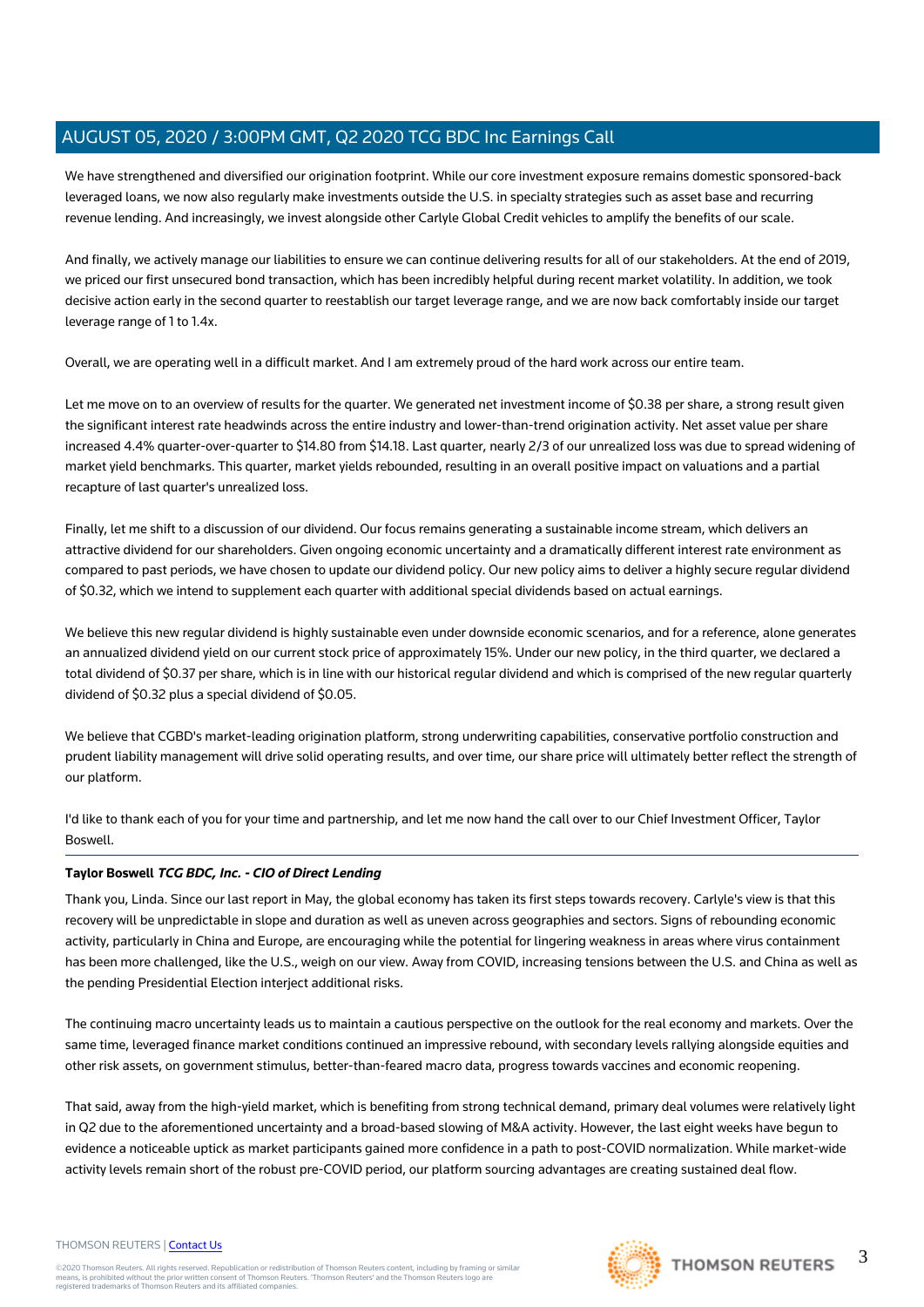In our core markets, we are generally seeing a combination of higher yields, lower leverage and improved documentation. In addition, transactions are concentrating in sectors relatively unaffected by COVID, like technology and B2B commerce, further improving risk reward.

Finally, while there remains meaningful competition, it is relatively less intense than in past periods.

All in all, we regard this new investment environment as attractive and one in which the resources of, and insights available from, our broad platform offer meaningful benefits. As such, we have been actively evaluating new investments in recent months. CGBD closed four significant deals in the quarter, two of which were pre-COVID commitments and two of which were entirely new transactions. And we will continue to selectively deploy capital into this undeniably complex but compelling investment environment.

Turning now to the portfolio. At this point, having the benefit of four months of intense engagement, it is fair to say that performance is tracking ahead of our prior expectations. The liquidity needs of our borrowers have been less than anticipated. We have seen a reversal in calls on unfunded commitments, and we placed only 1 additional borrower on nonaccrual this quarter.

In May, we discussed how we anticipate levered credit portfolios will move through three stages of this cycle: An initial liquidity draw; followed by a significant amount of amendment activity; and ultimately, the longer-term work of value recovery and maximization for more heavily impacted businesses. CGBD navigated the first stage extremely well, owing to our diverse well-constructed liability structure. We're now in the midst of that second stage, and we feel equally well positioned. We are finding financial sponsor partners to largely be supportive of portfolio companies, while management teams are enacting impressive change in response to this difficult environment.

In amendment conversations, we generally feel that fair exchanges are being conducted with lenders receiving risk reduction or incremental return when granting relief to borrowers, always with an eye towards preserving value of the underlying company. This amendment activity began in late March, will peak in the coming weeks with the formal delivery of Q2 financials and should be largely completed by year-end 2020.

Given the excellent work of our team into and through this crisis, our significant roles in these transactions, as well as the depth of partnership we have with the management teams and owners of our portfolio companies, we feel we have a high level of visibility into which portion of the portfolio will require relief and are increasingly confident that the vast majority of those borrowers will ultimately present little risk of principal loss for CGBD.

That said, significant risk remains, both in the macro environment and within pockets of our own exposures. In order to better communicate portfolio risk, we made the decision this quarter to update our risk rating methodology. The prior methodology's heavy tie to trailing 12-month financial performance came up short in communicating shifting risk, as reporting would have lagged in this rapidly evolving cycle. Our new methodology, which more appropriately weighs qualitative, quantitative and transaction dynamics, allows us to report earlier with more clarity and transparency what we know about current and prospective performance. You will see under the new method that deals rated 3 to 5 account for approximately 30% of loan portfolio fair value. To be clear, we expect the preponderance of borrowers rated 3 or below will perform through the cycle.

Within this group, our value maximization efforts are particularly focused in the hotel, gaming and leisure, food and beverage and aerospace and defense sectors, which collectively represent 1/3 of risk-rated 3 to 5 borrowers. Across all of our risk-rated 3 to 5 borrowers, 85% of fair value are first dollar exposures, nearly all of which are covenanted. Meanwhile, the 15% of our risk-rated 3 to 5 loans in second-lien investments is invested in high-quality issuers, averaging over \$150 million of EBITDA with significant liquidity runways. We believe both profiles provide a very favorable backdrop to support ultimate realized performance.

Putting all this in the context of our depressed stock trading valuation, for NAV to decrease the levels approximating CGBD's recent share price, future losses would need to equate to over 70% of the fair value of our entire risk-rated 3 to 5 loan portfolio. Needless to say, given the senior positioning of our portfolio and its current performance trends, we think this is highly improbable. In fact, we firmly believe our current asset valuations are prudent and appropriately reflect our portfolio's value.

#### THOMSON REUTERS | [Contact Us](https://my.thomsonreuters.com/ContactUsNew)

©2020 Thomson Reuters. All rights reserved. Republication or redistribution of Thomson Reuters content, including by framing or similar<br>means, is prohibited without the prior written consent of Thomson Reuters. "Thomson Re



4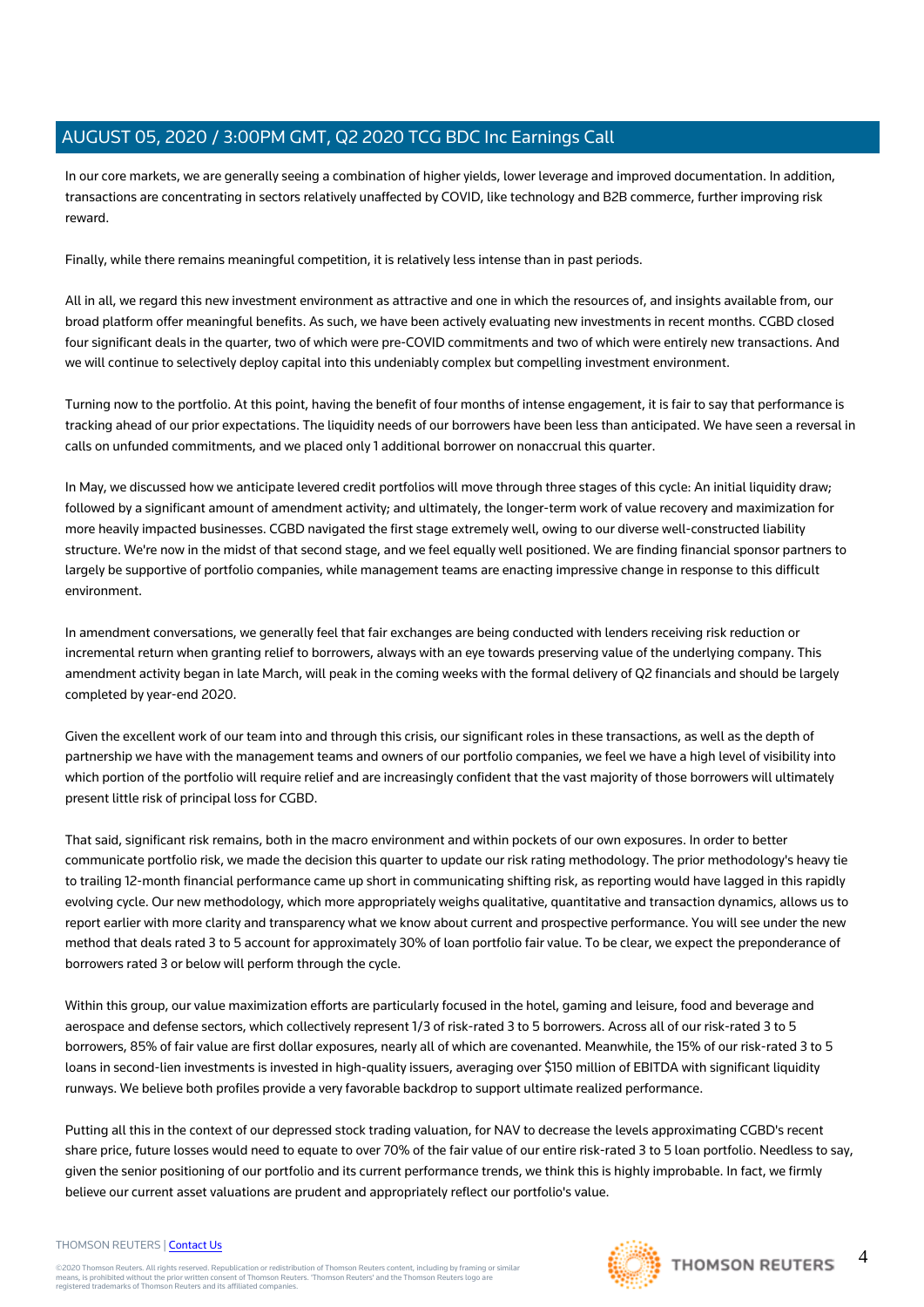While we cannot predict with precision the amount and timing of value recovery or loss realization, we are confident that our portfolio will perform through this cycle, both in terms of NAV preservation and delivery against our revised dividend policy. We look forward to demonstrating the same to each of our constituencies and appreciate all of their support and confidence.

Thank you again for your time. I'll now turn the call over to our Chief Financial Officer, Tom Hennigan.

#### **Thomas M. Hennigan TCG BDC, Inc. - CFO & Chief Risk Officer**

Thank you, Taylor. Today, I'll begin with a review of our second quarter earnings, then drill deeper into valuations and our balance sheet positioning. As Linda previewed, we had another solid quarter of total income generation, particularly given the macroeconomic backdrop. Total investment income for the second quarter was \$45 million, down from \$51 million in the prior quarter.

The decrease was driven by a few factors. First, interest income on the core investment book was down from \$39 million to \$35 million, driven by the combination of lower LIBOR and lower average investment loan balance. Second, OID accretion fell by almost \$1 million this quarter, given we had zero nonscheduled loan repayments. And third, total income at the JV was about \$1 million lower compared to first quarter, primarily due to running the vehicle at lower leverage. One offset to these top line headwinds was an increase in total fee income, driven primarily by higher amendment-related fees.

Total expenses were \$24 million in the quarter, down from \$27 million last quarter. The largest component of the decrease was interest expense due to lower LIBOR with management and incentive fees also lower compared to first quarter. This resulted in net investment income for the quarter of \$21 million or \$0.38 per common share, which is below our historical trend line, but we think a solid result given the overall market backdrop.

As Linda noted, we do see some pressure on this level going forward, driven primarily by some of the market factors that impacted second quarter results, including the sharp drop in LIBOR, lower income streams tied to M&A and refinancing activity and opting to run both the BDC and our JV at lower leverage.

Based on a rigorous sensitivity analysis of these and other factors, including potential future nonaccruals related to COVID-19, we're confident in our ability to continue to deliver an attractive, sustained dividend. We intend to do so by not just meeting the new \$0.32 regular dividend but also consistently beating that level, resulting in special dividends each quarter that will be sized based on the prior quarter's actual earnings.

On August 3, our Board of Directors declared the dividend for the third quarter of 2020 at a total level of \$0.37 per share, and that's payable to shareholders of record as of the close of business on September 30.

Moving on to the JV's performance. The dividend yield on our equity was about 10% in the second quarter. This is consistent with the 9% to 11% expected range we mentioned during last quarter's call despite our decision to run at lower leverage.

On devaluations, our total aggregate realized and unrealized net gain was \$34 million for the quarter. Big picture, we saw valuations increase based on the rebound in broader market yields. This was partially offset by negative fundamentals from the impact of COVID-19 on some investments.

I'm going to bucket our portfolio into a few categories. The first is performing lower COVID-impacted names, and I'm including our equity investment in the JV in this category given the strength of that portfolio. This bucket accounts for about 70% of fair value as of 6/30. Based primarily on the rebound in market yields, these investments increased in value of \$40 million compared to 3/31.

The next category is our historically underperforming names, some of which have COVID exposure. We actually experienced a \$6 million increase in this category aided by some stabilizing to improving business trends and a handful of favorable amendments, which included sponsor supporting these businesses with incremental equity.

#### THOMSON REUTERS | [Contact Us](https://my.thomsonreuters.com/ContactUsNew)

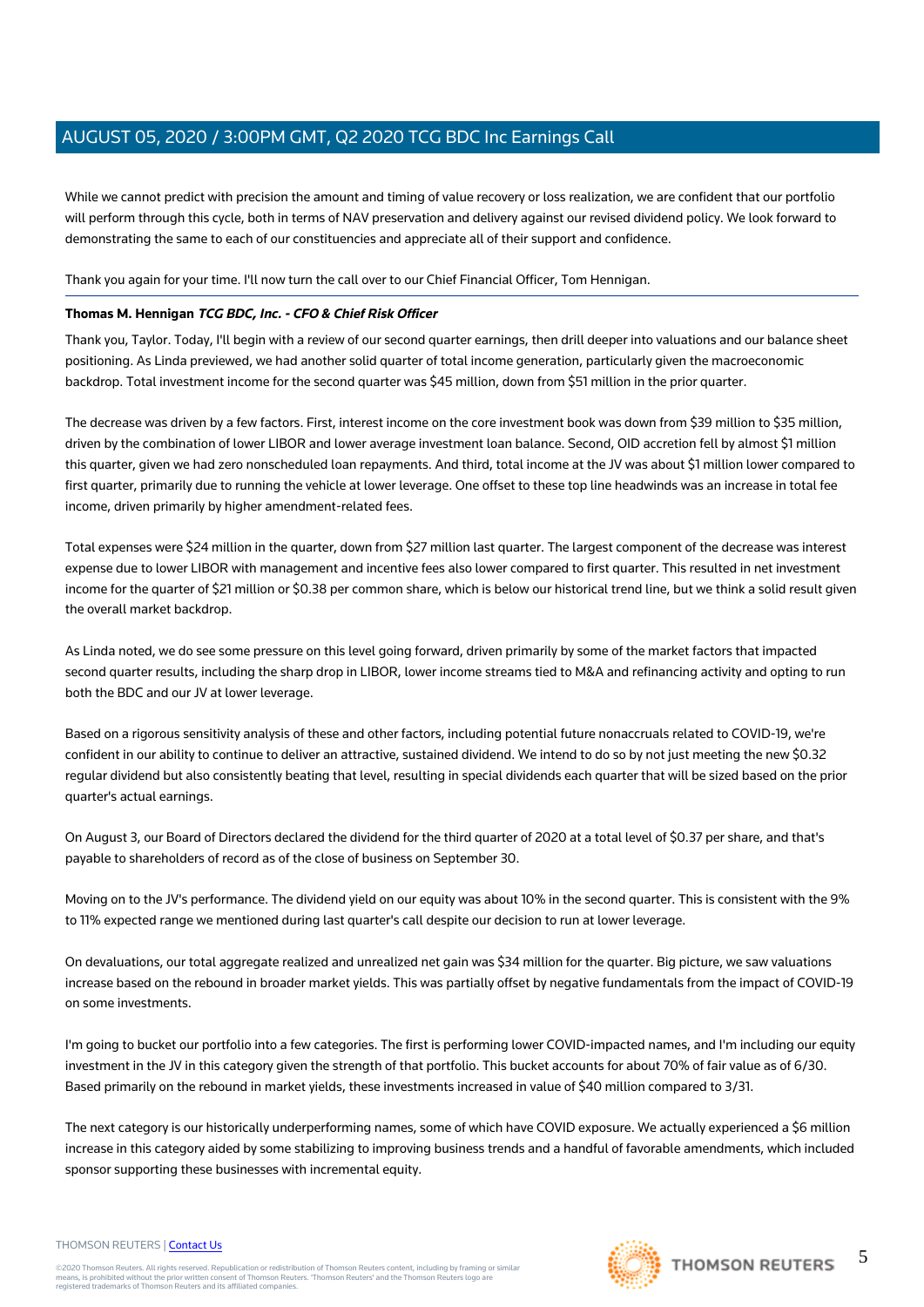The final category is the moderate to heavier COVID-impacted names. Some of these have more severely disrupted business models as we look at both near-term performance and longer-term prospects. And given the uncertainty at this stage of the cycle and pandemic, we attempted to be appropriately conservative in our assessment of these names, which resulted in a \$12 million markdown across these investments.

You'll note the sizable realized loss of \$48 million. This was primarily driven by the exit of our investments in Dimensional Dental, a loss -- we previously marked it close to zero. So this realized loss is a reversal of prior period unrealized loss. The balance was from our secondary sales efforts, which we touched on during last quarter's call.

From a nonaccrual perspective, we added one new borrower while exiting another. So total borrowers on nonaccrual status remained at 5. As of 6/30, nonaccruals stood at 3.7% at fair value and 6% based on cost.

I'll finish with a review of our financing facilities and liquidity. Total debt outstanding was about \$1 billion at quarter end, down \$227 million from prior quarter. Statutory leverage improved from 1.6 to 1.3x, and more importantly, net financial leverage, which assumes that preferred is converted, was under 1.2x. With this recent deleveraging, unused commitments under our credit facilities plus cash increased from about \$320 million at prior quarter end to over \$500 million as of 6/30. During the second quarter, we did elect to pause our repurchase activity with capital preservation a primary goal at the onset of the pandemic. With our improved liquidity position, going forward, we intend to pursue the appropriate balance of both share repurchases and attractive new investment opportunities.

And while we're very comfortable with our current leverage and liquidity position, we continue to look for ways to improve our balance sheet flexibility. Given the recent improvement in the rate environment for BDC issuers, we're evaluating various incremental financing solutions with a primary goal to further optimize our liability structure and provide additional flexibility as we navigate through this period of market uncertainty.

One final note, you'll see we filed a preliminary proxy for the ability to issue shares below NAV. We think this is prudent corporate finance policy and provides us additional flexibility to defend the portfolio primarily during periods of extreme market volatility. But given our current balance sheet positioning, we have no near-term need or intention to issue shares below NAV. So we appreciate your support for these both.

With that, let me turn the call back over to Linda for some closing remarks.

#### **Linda Pace TCG BDC, Inc. - Chairperson, CEO & President**

Thank you, Tom. I'll finish where I started. We have significant momentum in our company with a high-quality, largely first-lien investment portfolio that is driving attractive investment income for our shareholders. We're strengthening our origination capabilities and fortifying our balance sheet. There's still work to be done, but TCG BDC is well positioned to successfully manage through the current environment. Thank you. We are now ready to take your questions.

#### **QUESTIONS AND ANSWERS**

#### **Operator**

(Operator Instructions) Our first question comes from Rick Shane with JPMorgan.

#### **Richard Barry Shane JPMorgan Chase & Co, Research Division - Senior Equity Analyst**

And I apologize, I know we can pull this out of the queue. But what are the nonaccruals at cost for the second quarter? We're actually having some data problems today. Could you compare that to the first quarter as well, please?

#### **Thomas M. Hennigan TCG BDC, Inc. - CFO & Chief Risk Officer**

Rick, it's Tom. So the question was the percentage of nonaccrual on cost?

#### THOMSON REUTERS | [Contact Us](https://my.thomsonreuters.com/ContactUsNew)

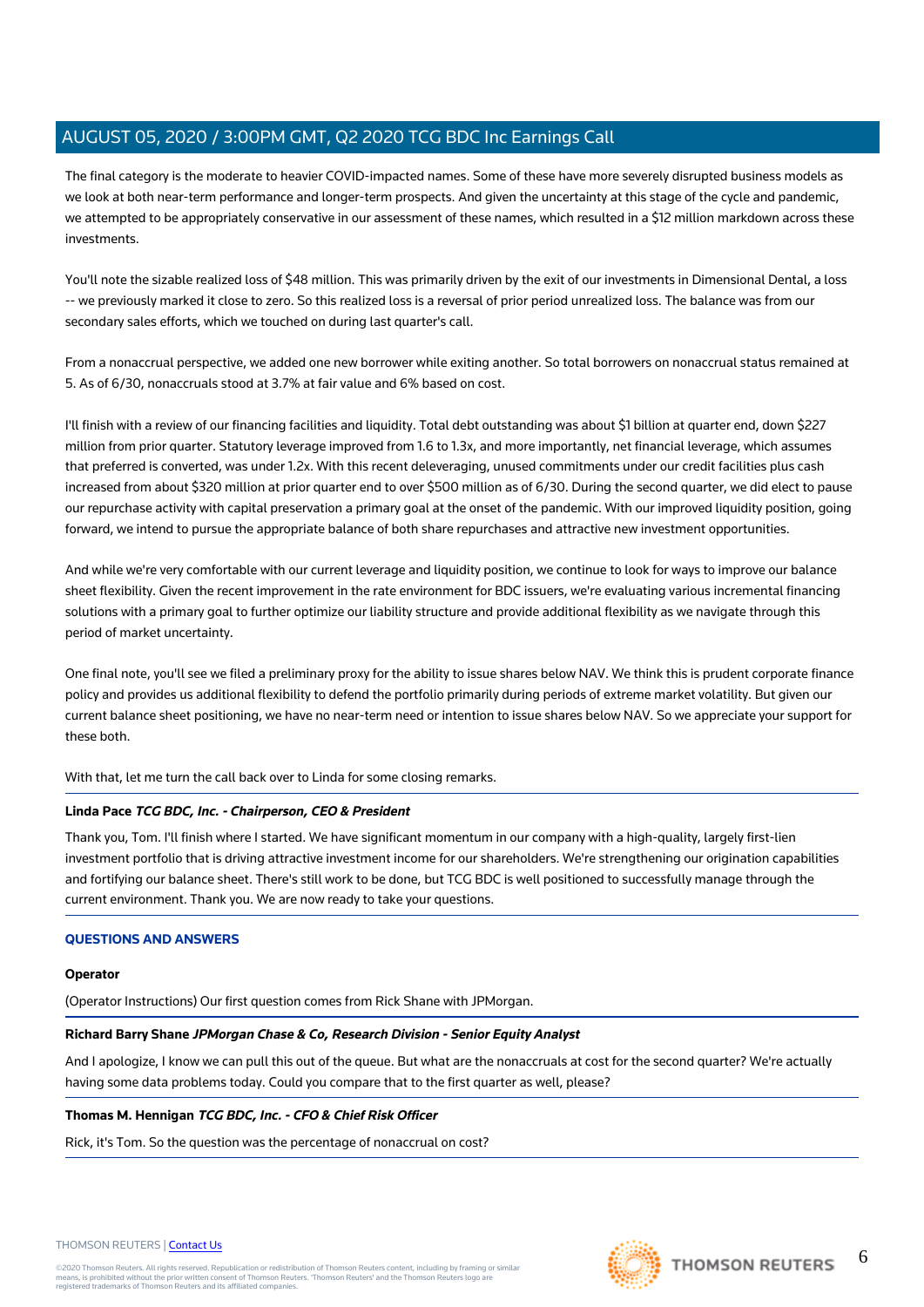#### **Richard Barry Shane JPMorgan Chase & Co, Research Division - Senior Equity Analyst**

Yes.

#### **Thomas M. Hennigan TCG BDC, Inc. - CFO & Chief Risk Officer**

Sorry, it was 6% on cost.

#### **Richard Barry Shane JPMorgan Chase & Co, Research Division - Senior Equity Analyst**

And what was it at the first quarter? Again, I'm having trouble accessing my normal resources, I apologize.

#### **Thomas M. Hennigan TCG BDC, Inc. - CFO & Chief Risk Officer**

Yes. Sure. It was up a hair from a -- on a cost basis, the -- that was an uptick from first quarter. It was 5.4% on cost as of 3/31

#### **Richard Barry Shane JPMorgan Chase & Co, Research Division - Senior Equity Analyst**

Okay. Great. And then, look, I think rationalizing dividend policy in light of the way the stock is trading and its value makes a great deal of sense and give you some more flexibility. I am curious to hear -- the other part of that is investing in your own stock to repurchase. What's the outlook there? And what's the appetite, given the levels?

#### **Linda Pace TCG BDC, Inc. - Chairperson, CEO & President**

Rick, it's Linda. Yes, good question. It's something that we're consistently looking at. Given, as you point out, where our stock price is trading, we definitely think our stock is an excellent buy. So we evaluate that on an ongoing basis. We have about \$14 million left on our share repurchase program, and we're likely to go back to the Board to re-up that. But what we want to do is -- there's still a lot of uncertainty, so we do want to make sure that we're being balanced in how we use our cash and how we protect our balance sheet. But we do -- as I said, we do think our stock is a pretty good buy, but we don't want to get too far out over our skis. We like where our balance sheet is positioned, and there's still a lot of uncertainty in the market. So we do want to approach it pretty cautiously.

#### **Richard Barry Shane JPMorgan Chase & Co, Research Division - Senior Equity Analyst**

Yes. Look, it's a fair point. It's easy from this seat to say buy the stock, buy the stock, it's cheap. But then if the world turns a little bit worse, you're going to wish you had that capital. So we appreciate the balance on that.

#### **Linda Pace TCG BDC, Inc. - Chairperson, CEO & President**

Exactly.

#### **Richard Barry Shane JPMorgan Chase & Co, Research Division - Senior Equity Analyst**

Sorry, Linda, I interrupted, I apologize.

#### **Linda Pace TCG BDC, Inc. - Chairperson, CEO & President**

No. No. I just going to say -- yes. No, thank you for that. Yes, we're thinking the same way. So I appreciate the question.

#### **Operator**

(Operator Instructions) Our next question comes from Ryan Lynch with KBW.

#### **Ryan Patrick Lynch Keefe, Bruyette, & Woods, Inc., Research Division - MD**

I just wanted to have a follow-up question with the supplemental dividend. Kind of do you guys have a framework for the intention of paying out that supplemental dividend going forward? Is that going to be basically 100% payout of operating earnings or 50% payout above your core dividend? Just any sort of framework that you guys have set to pay out those supplemental dividends going forward?

#### **Thomas M. Hennigan TCG BDC, Inc. - CFO & Chief Risk Officer**

Ryan, it's Tom. You'll see, in particular, as an example, for this quarter, we sized the \$0.05 special based on effectively second quarter results. So paying out a majority of the excess above \$0.32, and we would anticipate doing the same going forward effectively looking at the prior quarter's results and then paying out some supplemental size to our actual results. And something that we only -- we anticipate



7

#### THOMSON REUTERS | [Contact Us](https://my.thomsonreuters.com/ContactUsNew)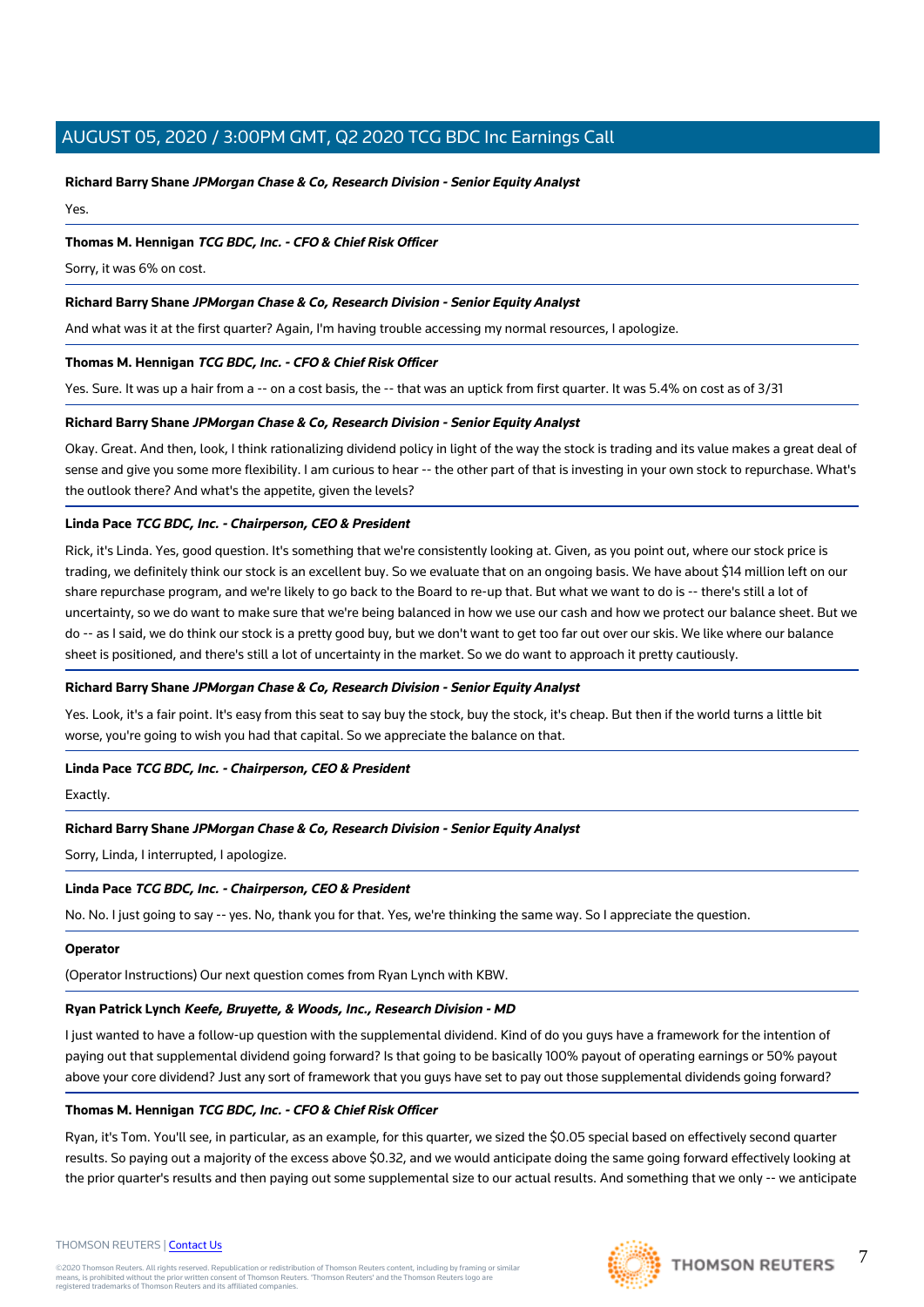the \$0.32 we feel very comfortable with. And we anticipate each quarter exceeding that level and paying out a special -- obviously, it's a special amount and will vary quarter-to-quarter.

#### **Ryan Patrick Lynch Keefe, Bruyette, & Woods, Inc., Research Division - MD**

Okay. Got it. And then you mentioned because of the payoffs and the increase in loan valuations, you guys are now back within your target leverage range of 1 to 1.4x. Can you clarify -- you guys have a debt-to-equity at quarter end of 1.17x and a statutory debt-to-equity of 1.31x. Can you clarify, are you -- from your target of leverage range, is that going to be using your debt-to-equity metric or your statutory debt-to-equity metric?

#### **Thomas M. Hennigan TCG BDC, Inc. - CFO & Chief Risk Officer**

Ryan, it's something -- we look at both and particularly as the market evolves, we'll be conscious of both in terms of, obviously, the flexibility that we have with that preferred equity tranche but it's something that -- right now, we're comfortably right in the middle of that range really with both metrics and something we'll continue to keep an eye on as the market evolves.

#### **Taylor Boswell TCG BDC, Inc. - CIO of Direct Lending**

Hi Ryan, its Taylor. I might just emphasize the point there that when it comes to practically managing the balance sheet, liquidity, leverage, how definitions of leverage flow through our different facilities and the like - really that financial leverage concept is a more applicable concept for the day-to-day operation of the right side of our balance sheet, but we, of course, are mindful of statutory as well.

#### **Ryan Patrick Lynch Keefe, Bruyette, & Woods, Inc., Research Division - MD**

Okay. Makes sense. You mentioned having some loan modifications as well as think those will actually pick up as more results come in. Can you just talk about, so far, one, how many loan modifications were made in the second quarter? And two, out of those loan modifications that were made, how many of those cases was the private equity sponsor willing to come in and provide additional capital support in order to get those loan modifications? And what have those conversations been like as you guys are working through and all lenders are working through stress in their portfolios? What has been the dialogue with sponsors and their willingness and ability to support some of these companies that are challenged in this downturn?

#### **Thomas M. Hennigan TCG BDC, Inc. - CFO & Chief Risk Officer**

Ryan, it's Tom. The -- I'd say that our level of amendment activity in the second quarter was moderate and certainly picking up meaningfully here in the third quarter as we look at the second quarter covenants and quite frankly, the reason most of our transactions have financial covenants. So quite a few borrowers dealing with second quarter breaches -- or anticipated breaches. So those are the amendments working on real time. When we look at the amendments that we made in the second quarter, you probably count on one hand in terms of the level of material amendments. But as I look across the board, 3 of the 4 material amendments included the decision of the sponsors injecting additional equity and typically in exchange for us also getting additional rate, but in each of those cases, agreed to some level of PIK interest, typically on a temporary period for the company to get through COVID or through any temporary performance challenges. So in each of those cases, equity, covenant relief, additional economics, some of the form of PIK and then we'll call it interim PIK relief for some of our interest. Those are pretty standard across the board for our more material amendments.

#### **Ryan Patrick Lynch Keefe, Bruyette, & Woods, Inc., Research Division - MD**

Okay. That's helpful commentary. And then just one last one. I think you said in your prepared remarks, as this quarter has kind of played out, it feels like some of the performance of some of your companies have improved. The liquidity needs haven't been as large as you guys were initially expected. And so it feels like things are going -- tentatively heading in the right direction, although, obviously, we're still in a pretty deep downturn with a pretty slow recovery. But I'm just wondering, when we look at your current level of nonaccruals or defaults in your portfolio, do you expect that we've kind of hit peak levels at the end of this quarter? Or do you think that, that will continue to trend higher going forward, of course, knowing nobody really knows that outlook, but just based on the conversations you've had with your sponsors and liquidity needs of your companies today?

#### **Taylor Boswell TCG BDC, Inc. - CIO of Direct Lending**

Yes, it's Taylor. I think what I would say is that -- well, let me approach it this way. All of our nonaccruals -- current nonaccruals today are first dollar exposures. And so we really feel pretty strongly about our ability to recover that capital and get that capital earning again over

#### THOMSON REUTERS | [Contact Us](https://my.thomsonreuters.com/ContactUsNew)

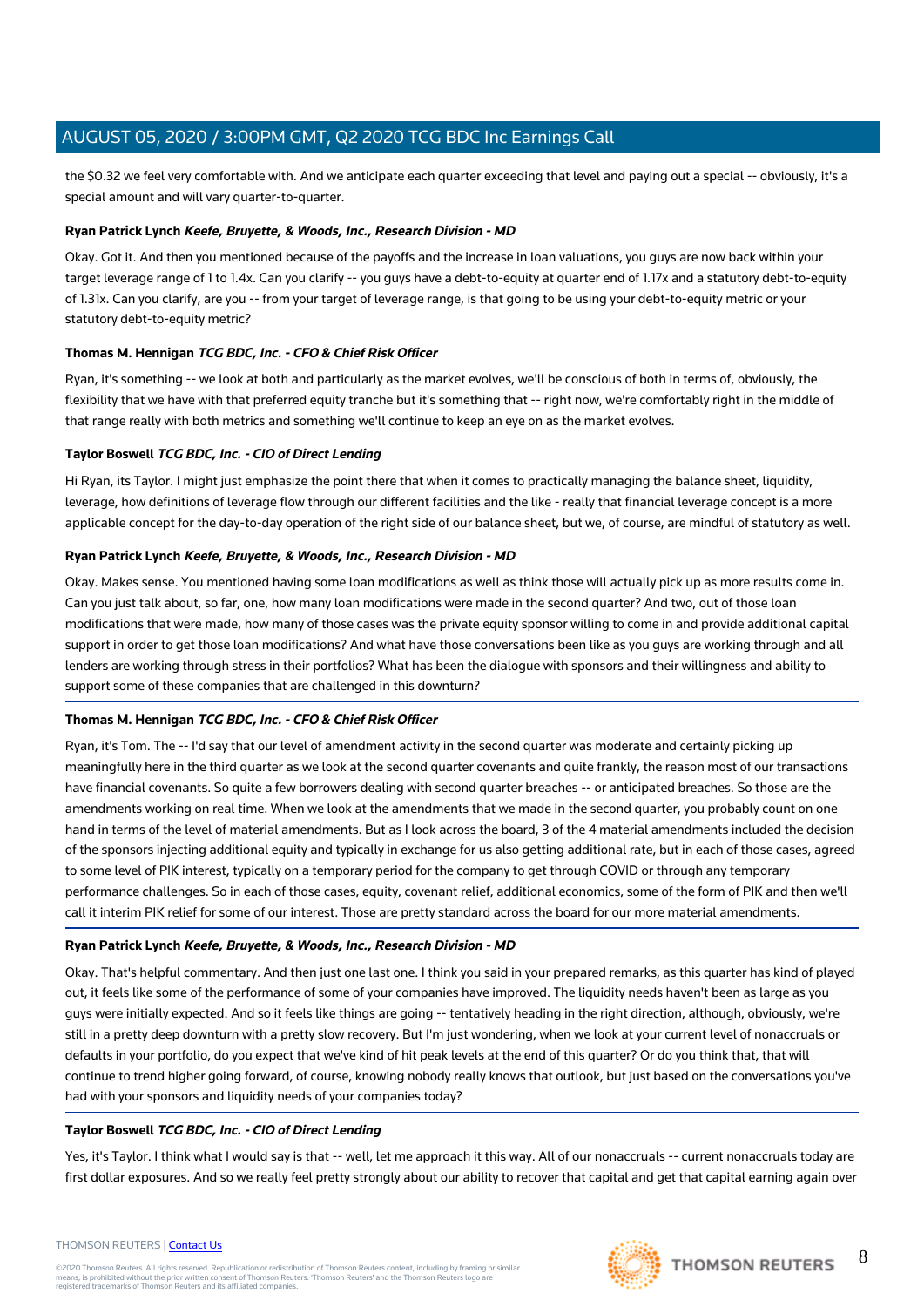time. And so I think that there is a significant amount of confidence in our -- in preserving our earnings level generally. The harder thing to predict, as you know, is whether or not in one quarter we might bump an additional nonaccrual when another one isn't rolling off. So there's a little bit of unpredictability quarter-to-quarter, I would say. But I think we're generally feeling like we're well accounted for and how we've established our new dividend and well accounted for in terms of the overall performance of the portfolio. So I don't think we are anticipating some material increases going forward. And I think there's a pretty balanced profile when I look at the -- both the risk and opportunity in that line item of our P&L going forward. But there is uncertainty out there, and so we want to be cautious and careful about that topic, obviously.

#### **Operator**

And our next question comes from Finian O'Shea with Wells Fargo Securities.

#### **Finian Patrick O'Shea Wells Fargo Securities, LLC, Research Division - VP and Senior Equity Analyst**

Taylor, just to sort of segue on that line of discussion with Ryan. I want to go back to your comments on this downturn and recovery. You said the initial phase was way less bad than it could have been, and now we're sort of in the amendment space, which is going well, and you expect that to end with June financials. What level of re-underwriting are you doing? As you make these amendments, my concern here is, are you sort of saying it's all over because you've gotten through the worst and now you're making amendment? Given we don't really know what the new normal is going to look like for these financials, we've got through the bottom, but how do we know where earnings will be for these portfolio companies, say, next year? So any comment on how conservatively these are being re-underwritten as you recapitalize and amend and so forth your borrowers?

#### **Taylor Boswell TCG BDC, Inc. - CIO of Direct Lending**

Yes. Fin, I think that the first point of context I'd put around that is for most of the businesses that are seeing COVID impact are not businesses that have gone to 0 from a top line perspective and remain at 0. There's a significant portion of those portions of our portfolio where we actually can see the rebounding earnings occurring currently and can see positive earnings development. And so for those names, it is a relatively clearer path, I think, to understand where normalized earnings will settle for those businesses. And the level of re-underwriting we're engaged in there is perhaps not as deep and as focused as those names that are deeply impacted. And we called out a couple of sectors where that deeply impacted activity is more concentrated in our prepared remarks.

In those businesses, I think we take our confidence from a couple of things. One is our senior positioning in the capital structure, and generally, the amount of enterprise value behind us on a pre-COVID basis gives you a lot of room to absorb the detrimental actions around the value of the business through this crisis. And I'd say, as we approach the amendment conversations, you always have a choice of what to focus on. You can focus on risk reduction or return enhancement. In those names, we focus on risk reduction and making sure the businesses operate with enough liquidity because I think the most severe outcomes for lenders tend to be businesses that are on liquidity star for a long time. So we're really in a broad-based partnership in those severely affected businesses with the owners to bridge through to the other side of this crisis. And if it ends up being 6 months, 9 months, 12 months, we've generally seen everybody in the boat rowing in the same direction to solve for that.

And the last point I'd make is there is enough data even in most of the severely impacted businesses to start to understand cures, if it's a multiunit business, to understand unit level profitability at different levels of demand to inform your valuation conversation and strike a view about where the balance of risk and rewards should strike that ultimate valuation.

So kind of a long answer. Fin, because that is a complicated topic, and I guess, maybe it would be zipped up in we're just learning a lot. We're 4 months into this and constant conversations with everybody around the table. The data is coming back, and if we can just refine and tighten with each week that passes, and we feel better and better. Again, not out of the woods, but feel better and better.

#### **Linda Pace TCG BDC, Inc. - Chairperson, CEO & President**

Fin, it's Linda. Maybe I'll just add to your point about re-underwriting, it really -- that really does tie into our decision to improve our risk rating methodology. I think what COVID-19 really sort of brought to light was that we wanted to have a more -- a risk rating policy that better incorporated our views going forward. And while it still relies on kind of historical performance, especially in a time like this, it's really what do we think is going to happen in the future. And that's one of the reasons why we did do the revision. So I think, yes, we're

#### THOMSON REUTERS | [Contact Us](https://my.thomsonreuters.com/ContactUsNew)

©2020 Thomson Reuters. All rights reserved. Republication or redistribution of Thomson Reuters content, including by framing or similar<br>means, is prohibited without the prior written consent of Thomson Reuters. 'Thomson Re



9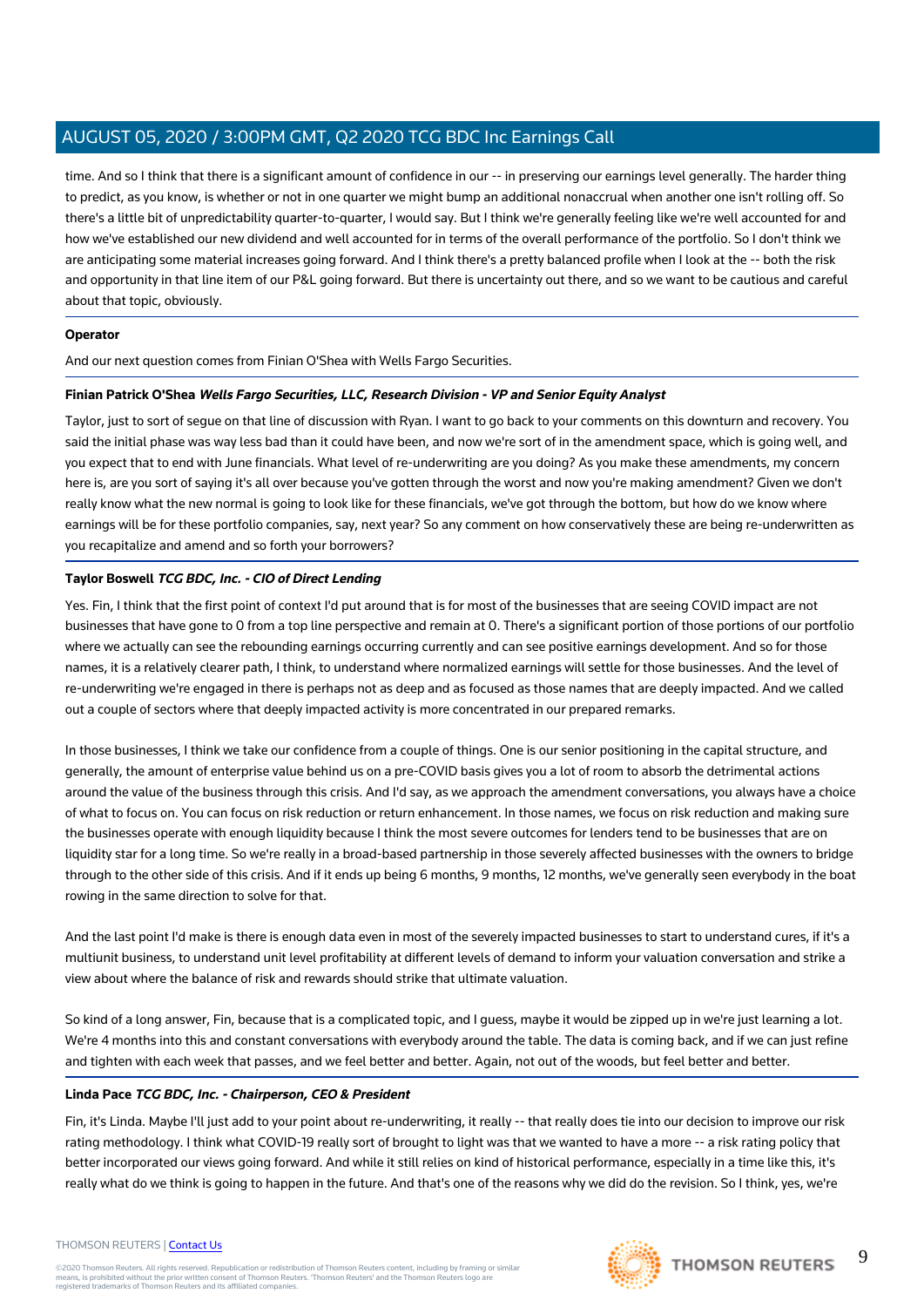still doing rigorous credit work, but with definitely an emphasis on how do we view the names in our portfolios in light of the uncertainty that we're seeing and in light of the global health crisis that we're all going through. So I just wanted to point to something tangible that reflects the question that you asked, I would point to our revised risk rating policy.

#### **Finian Patrick O'Shea Wells Fargo Securities, LLC, Research Division - VP and Senior Equity Analyst**

Sure. I actually, really am a fan of that, and that was going to be part of my next question. Forgive me if you broke this out already. But in the concept of re-underwriting or rating and valuing more forward-looking to reflect where you would do a loan today, looking at -- your overall portfolio was up, but the names that were down, is there a breakdown from your new rating system versus incremental fundamental decline? Is it -- just, I guess, ballpark, is it 50-50 or tilt it one way or another for the group of names that saw a decline?

#### **Thomas M. Hennigan TCG BDC, Inc. - CFO & Chief Risk Officer**

Fin, it's Tom. I'd say it's difficult to put an exact number on that, but I'd say there's certainly a correlation between deals that previously were risk-rated 2. Now -- and by the way, first quarter results may have still been pretty good in a lot of cases, but we know that the second quarter was going to be difficult and the company may have headwinds going forward. That deal would potentially be a 3 under our new risk rating scale. And those more COVID-impacted names, more likely to have a valuation decline in the -- as of 6/30 relative to 3/31, just the fact that all equal yields for positive valuation. Certainly, a correlation between COVID-impacted deals, risk-rated 3 under the new system and deals for valuation declines, 3/31 to 6/30

#### **Finian Patrick O'Shea Wells Fargo Securities, LLC, Research Division - VP and Senior Equity Analyst**

Got it. That's fair enough. And Tom, last question for you. Appreciating your color on the MMCF earnings. I believe last quarter, you said that this quarter, next quarter would be trough earnings for the MMCF, correct me if I'm wrong there. But is there any -- and I think those CLOs are static in there, too. So it would keep declining if you don't ramp it in another way. But is there -- is that still the case? Do you have a more short-term, I guess, and medium-term outlook for the leverage profile and, therefore, earnings profile of the MMCF?

#### **Thomas M. Hennigan TCG BDC, Inc. - CFO & Chief Risk Officer**

Sure, Fin. I don't -- I'm not sure if I classified it as trough, but more given an expected range that was a bit lower than we had historically. Historically, we've been more mid-teens and last quarter and as we see it today, still expectation of about 9% to 11%. And that's what we are -- that was the dividend paid for the second quarter, and that's where we see, we'll call normalized earnings right now. And if you look at it, it does have stable book, it's performing very well. It has relatively light COVID impact. It's one that to be so right now given the market uncertainties. We plan to stay the course, keep leverage more moderate than it's been historically, and we anticipate in the near term at the same relatively consistent 9% to 11% clip for that vehicle.

#### **Operator**

And I'm showing no further questions in the queue at this time. I'd like to turn the call back to the speakers for any closing remarks.

#### **Daniel F. Harris TCG BDC, Inc. - Head of IR**

Thank you very much for all your time this morning. If you do have any further questions, feel free to reach out to Investor Relations at any time. Otherwise, we'll look forward to speaking with all of you next quarter.

#### **Operator**

Ladies and gentlemen, thank you for your participation on today's conference. This does conclude your program, and you may now disconnect.